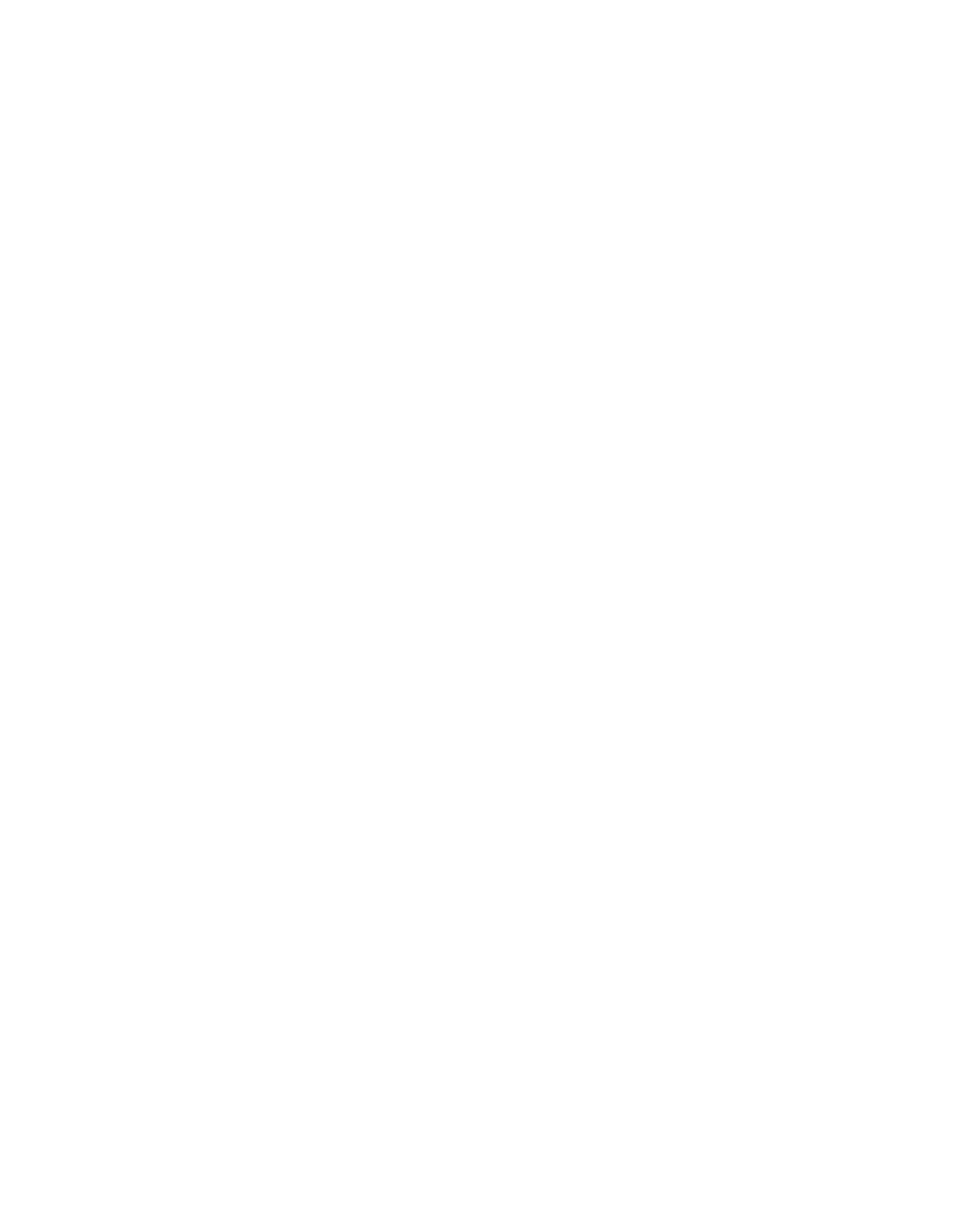#### Announcements

Face Masks Required for In-Person Worship—With the increase of COVID-19 cases in Vermont and nationwide and for the safety of our Trinity family, we are now requiring that face masks be worn in church and that seating spacing be more strictly followed. If you do not have a mask, please ask the ushers for one. Please use the pews marked with green tape.

WOT Meeting CANCELLED—There will be no January meeting of Women of Trinity. We'll next meet on Feb. 6.

Office Holiday Hours—The offices will be closed tomorrow 1/3/22.

Luncheon Takeout—We'll be delivering soup and sandwiches in the Trinity parking lot on Saturday, January 15 at 11:30am. If you'd like to help, please speak with Rich Jones, Sarah Danner, or Larry Jensen.

2022 Calendars and Jan. LOGOS Available—The 2022 Liturgical calendars compliments of Tossing Funeral Home and the January issue of LOGOS are available for pick up in the narthex.

Ingathering for Communion Wine—We are accepting donations of Sheffield's Tawny Port Wine for our Holy Communion.

Christmas Tree Pickup—Rutland Boy Scout Troops 105 and 120 will once again collect discarded Christmas trees at the end of the holiday season, with pickup dates scheduled for Saturdays, January 8 and 15. To schedule your tree pickup, please call 802-438-8721 or email RutlandBSTreeCollection@gmail.com. (This is their major fundraiser, so donations are greatly appreciated and accepted at pickup.)

<sup>A</sup>LTAR FLOWERS ARE GIVEN TODAY IN MEMORY OF:

#### Those remembered in the Christmas Memorials

\*\*\*\*\*\*\*

Our Staff: Priest-in-Charge, the Rev. Sarah Ginolfi; treasurer, Linda Fay; Parish Administrator, Wendy Grace; Music Director, John Riddle: Sexton, Jeff Zoesch

Our Vestry: Senior Warden, Fern Fryer; Junior Warden, Jay Slenker; Members: Melissa Alarie; Kathy Hall; Rich Jones; Krey Kellington; David Thurmer; Holly Webb

Today's Liturgical Assistants: Altar Guild— Lois Jaworski, Elizabeth Bushey, Elaine Foskett, Melissa Slenker; Chalice Assistant— Maria Cruise; Old Testament Reader— Katya Cooke; Epistle Reader— Nanci Gordon; Intercessor— Kathy Hall; Ushers— Bruce Howard, Kathy Hall; Live Stream Tech— Marc Brierre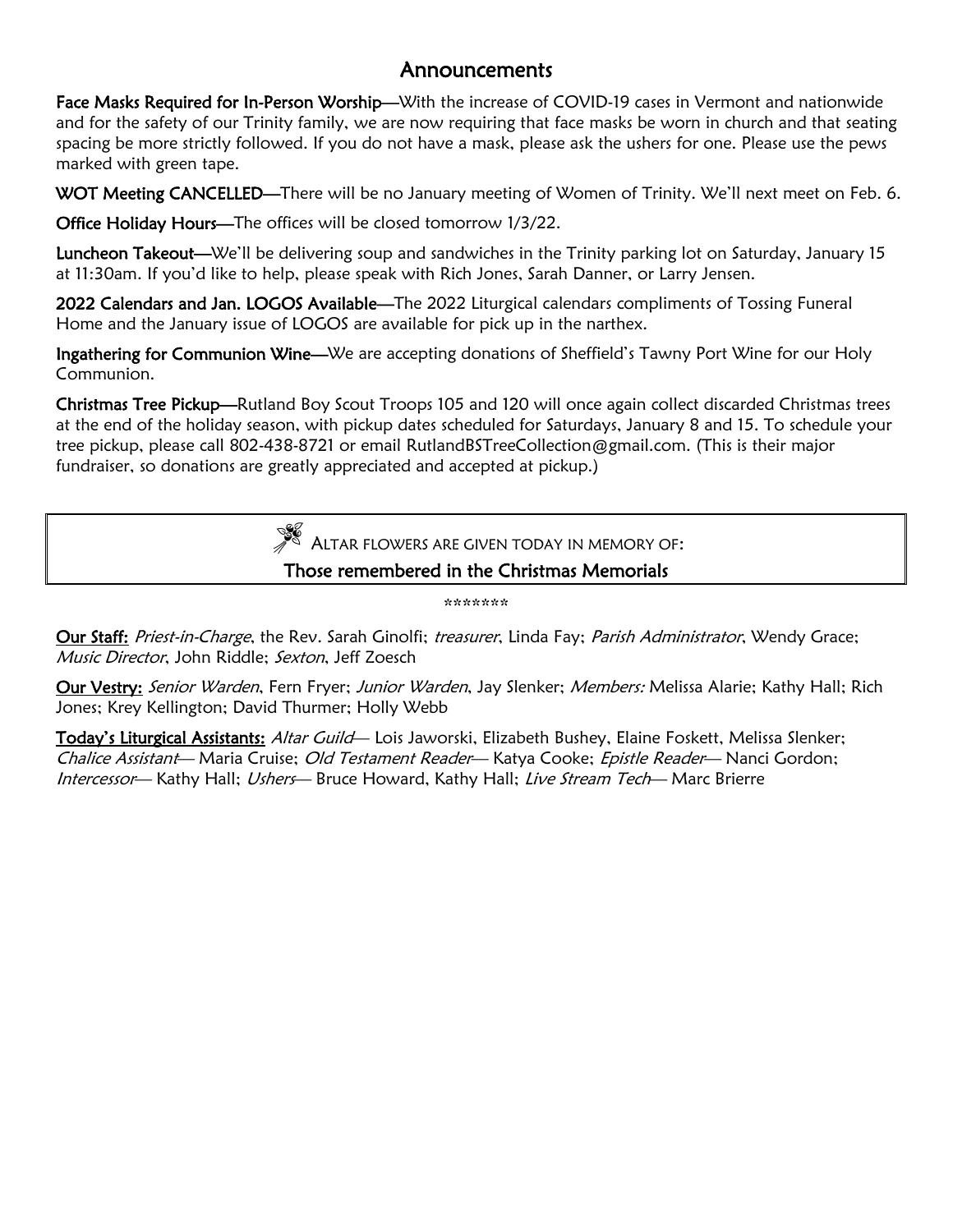## 9:30 a.m. Second Sunday of Christmas – Holy Eucharist

### The Invitatory

Prelude Mow praise we Christ, the Holy One J. S. Bach

Processional Hymn #93 Angels, from the realms of glory

#### Opening Sentences

Officiant: Blessed be God: Father, Son, and Holy Spirit.

People: And blessed be his kingdom, now and for ever. Amen.

Officiant: Almighty God, to you all hearts are open, all desires known, and from you no secrets are hid: Cleanse the thoughts of our hearts by the inspiration of your Holy Spirit, that we may perfectly love you, and worthily magnify your holy Name; through Christ our Lord. Amen.

Song of Praise #96, st. 1,4 Angels we have heard on high

The Collect of the Day

Officiant: The Lord be with you.

People: And also with you.

Officiant: Let us pray.

O God, who wonderfully created, and yet more wonderfully restored, the dignity of human nature: Grant that we may share the divine life of him who humbled himself to share our humanity, your Son Jesus Christ; who lives and reigns with you, in the unity of the Holy Spirit, one God, for ever and ever. Amen.

### The Word of the Lord

Lessons of the Day

First Reading Jeremiah 31:7-14

Reader: A reading from the book of Jeremiah.

For thus says the Lord: Sing aloud with gladness for Jacob, and raise shouts for the chief of the nations; proclaim, give praise, and say, "Save, O Lord, your people, the remnant of Israel." See, I am going to bring them from the land of the north, and gather them from the farthest parts of the earth, among them the blind and the lame, those with child and those in labor, together; a great company, they shall return here. With weeping they shall come, and with consolations I will lead them back, I will let them walk by brooks of water, in a straight path in which they shall not stumble; for I have become a father to Israel, and Ephraim is my firstborn. Hear the word of the Lord, O nations, and declare it in the coastlands far away; say, "He who scattered Israel will gather him, and will keep him as a shepherd a flock." For the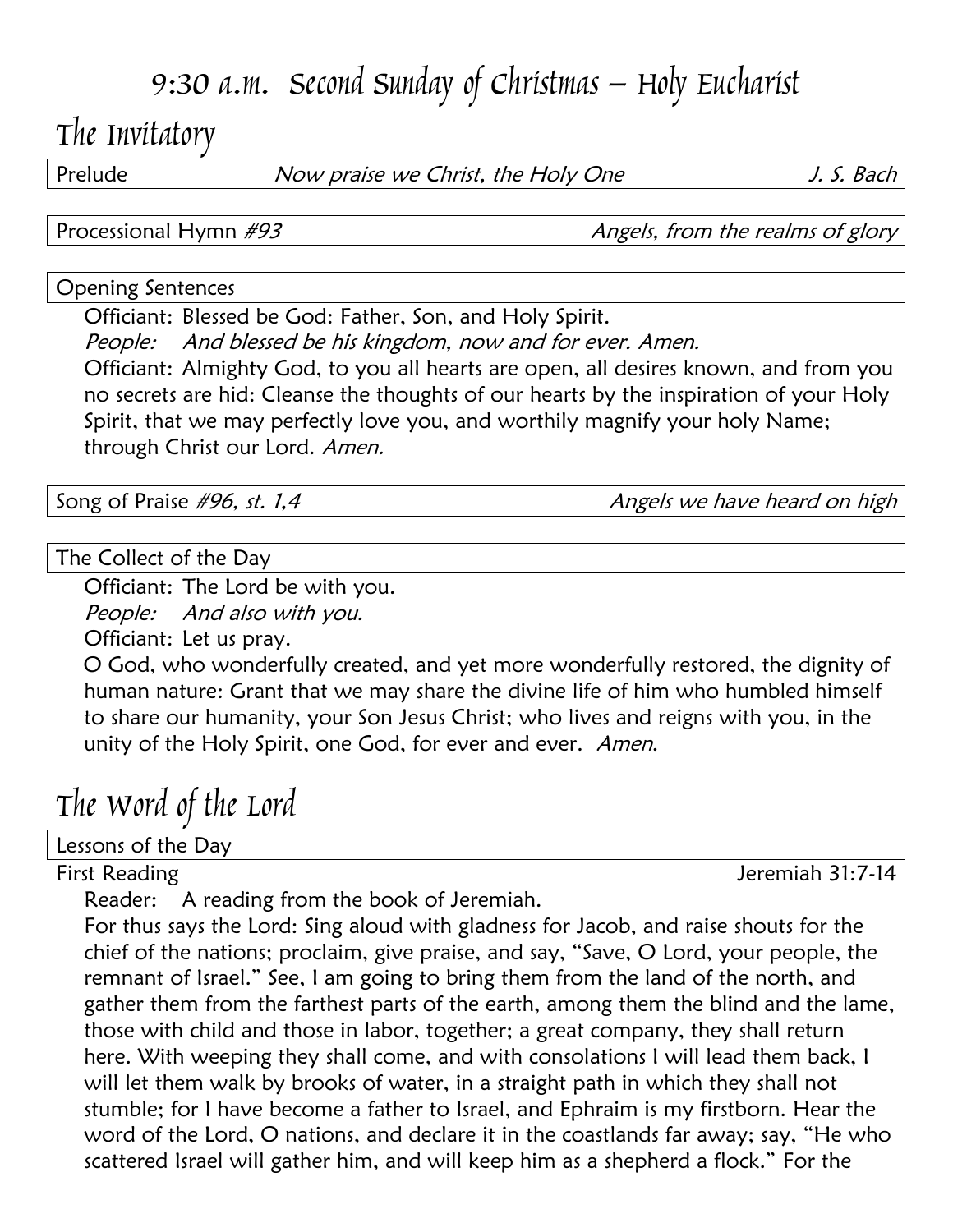Lord has ransomed Jacob, and has redeemed him from hands too strong for him. They shall come and sing aloud on the height of Zion, and they shall be radiant over the goodness of the Lord, over the grain, the wine, and the oil, and over the young of the flock and the herd; their life shall become like a watered garden, and they shall never languish again. Then shall the young women rejoice in the dance, and the young men and the old shall be merry. I will turn their mourning into joy, I will comfort them, and give them gladness for sorrow. I will give the priests their fill of fatness, and my people shall be satisfied with my bounty, says the Lord. The Word of the Lord.

People: Thanks be to God.

Psalm Psalm 84

Officiant:Please join me in reciting Psalm 84. 1 How dear to me is your dwelling, O Lord of hosts! \* My soul has a desire and longing for the courts of the Lord; my heart and my flesh rejoice in the living God.

2 The sparrow has found her a house and the swallow a nest where she may lay her young; \* by the side of your altars, O Lord of hosts, my King and my God.

3 Happy are they who dwell in your house! \* they will always be praising you.

4 Happy are the people whose strength is in you! \* whose hearts are set on the pilgrims' way.

5 Those who go through the desolate valley will find it a place of springs, \* for the early rains have covered it with pools of water.

6 They will climb from height to height, \* and the God of gods will reveal himself in Zion.

7 Lord God of hosts, hear my prayer; \* hearken, O God of Jacob.

8 Behold our defender, O God; \* and look upon the face of your Anointed.

9 For one day in your courts is better than a thousand in my own room, \* and to stand at the threshold of the house of my God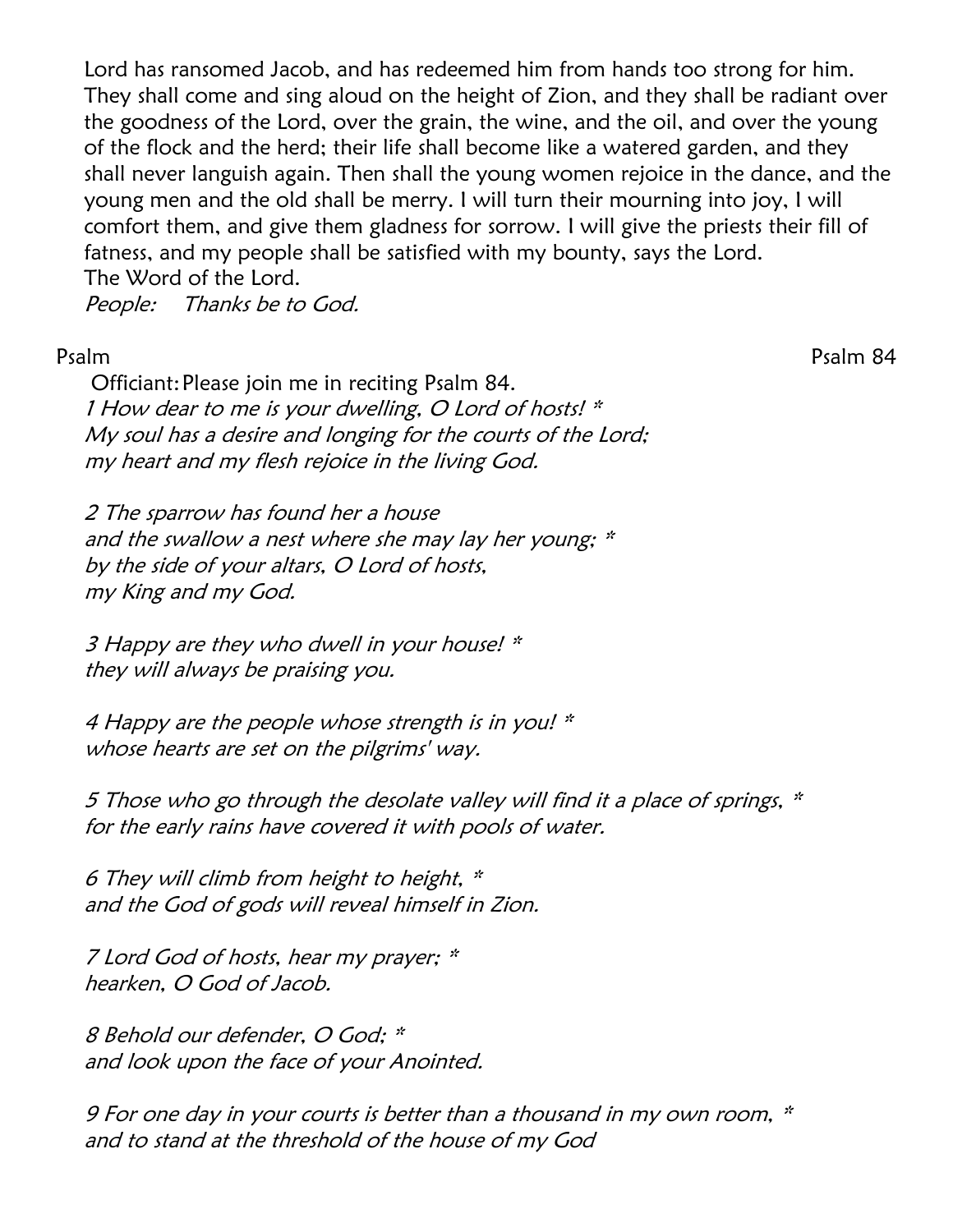than to dwell in the tents of the wicked.

10 For the Lord God is both sun and shield; \* he will give grace and glory;

11 No good thing will the Lord withhold \* from those who walk with integrity.

12 O Lord of hosts,  $*$ happy are they who put their trust in you!

Second Reading **Ephesians 1:3-6,15-19a** 

Reader: A reading from the letter to the Ephesians.

Blessed be the God and Father of our Lord Jesus Christ, who has blessed us in Christ with every spiritual blessing in the heavenly places, just as he chose us in Christ before the foundation of the world to be holy and blameless before him in love. He destined us for adoption as his children through Jesus Christ, according to the good pleasure of his will, to the praise of his glorious grace that he freely bestowed on us in the Beloved. I have heard of your faith in the Lord Jesus and your love toward all the saints, and for this reason I do not cease to give thanks for you as I remember you in my prayers. I pray that the God of our Lord Jesus Christ, the Father of glory, may give you a spirit of wisdom and revelation as you come to know him, so that, with the eyes of your heart enlightened, you may know what is the hope to which he has called you, what are the riches of his glorious inheritance among the saints, and what is the immeasurable greatness of his power for us who believe. The Word of Lord.

People: Thanks be to God.

Gospel **Matthew 2:1-12** 

Officiant: The Holy Gospel of our Lord Jesus Christ according to Matthew. People: Glory to you, Lord Christ.

In the time of King Herod, after Jesus was born in Bethlehem of Judea, wise men from the East came to Jerusalem, asking, "Where is the child who has been born king of the Jews? For we observed his star at its rising, and have come to pay him homage." When King Herod heard this, he was frightened, and all Jerusalem with him; and calling together all the chief priests and scribes of the people, he inquired of them where the Messiah was to be born. They told him, "In Bethlehem of Judea; for so it has been written by the prophet: `And you, Bethlehem, in the land of Judah, are by no means least among the rulers of Judah; for from you shall come a ruler who is to shepherd my people Israel.'" Then Herod secretly called for the wise men and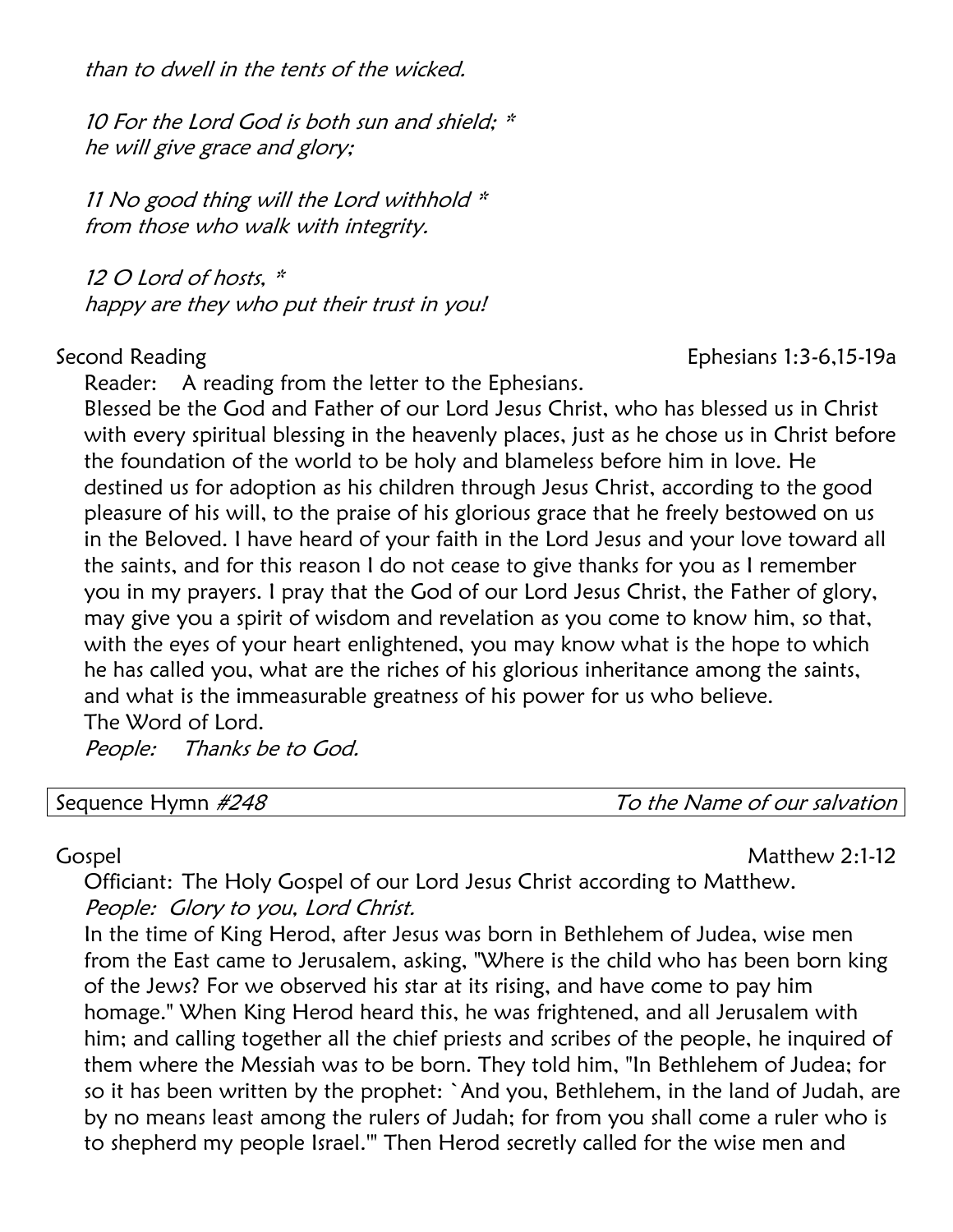learned from them the exact time when the star had appeared. Then he sent them to Bethlehem, saying, "Go and search diligently for the child; and when you have found him, bring me word so that I may also go and pay him homage." When they had heard the king, they set out; and there, ahead of them, went the star that they had seen at its rising, until it stopped over the place where the child was. When they saw that the star had stopped, they were overwhelmed with joy. On entering the house, they saw the child with Mary his mother; and they knelt down and paid him homage. Then, opening their treasure chests, they offered him gifts of gold, frankincense, and myrrh. And having been warned in a dream not to return to Herod, they left for their own country by another road.

The Gospel of the Lord. People: Praise to you, Lord Christ.

Sermon the Rev. Sarah Ginolfi

#### Nicene Creed (Congregation)

Officiant: Please join me in saying the Nicene Creed.

All: We believe in one God, the Father, the Almighty, maker of heaven and earth, of all that is, seen and unseen.

We believe in one Lord, Jesus Christ, the only Son of God, eternally begotten of the Father, God from God, Light from Light, true God from true God, begotten, not made, of one Being with the Father. Through him all things were made. For us and for our salvation he came down from heaven: by the power of the Holy Spirit he became incarnate from the Virgin Mary, and was made man. For our sake he was crucified under Pontius Pilate; he suffered death and was buried. On the third day he rose again in accordance with the Scriptures; he ascended into heaven and is seated at the right hand of the Father. He will come again in glory to judge the living and the dead, and his kingdom will have no end.

We believe in the Holy Spirit, the Lord, the giver of life, who proceeds from the Father and the Son. With the Father and the Son he is worshiped and glorified. He has spoken through the Prophets. We believe in one holy catholic and apostolic Church. We acknowledge one baptism for the forgiveness of sins. We look for the resurrection of the dead, and the life of the world to come. Amen.

#### Intercession Prayers and Confession

Reader: Dear God, we seek to follow your will. Guide us as we deepen in spirituality, grow in compassion, and be your courageous hope in the world. Father, we pray for your holy Catholic Church. We pray for the Anglican Church of the Province of Congo; the Ministry and work of THRIVE, the Taskforce for Hope, Revitalization, Innovation, Vision, and Efficiency.

People: That we all may be one.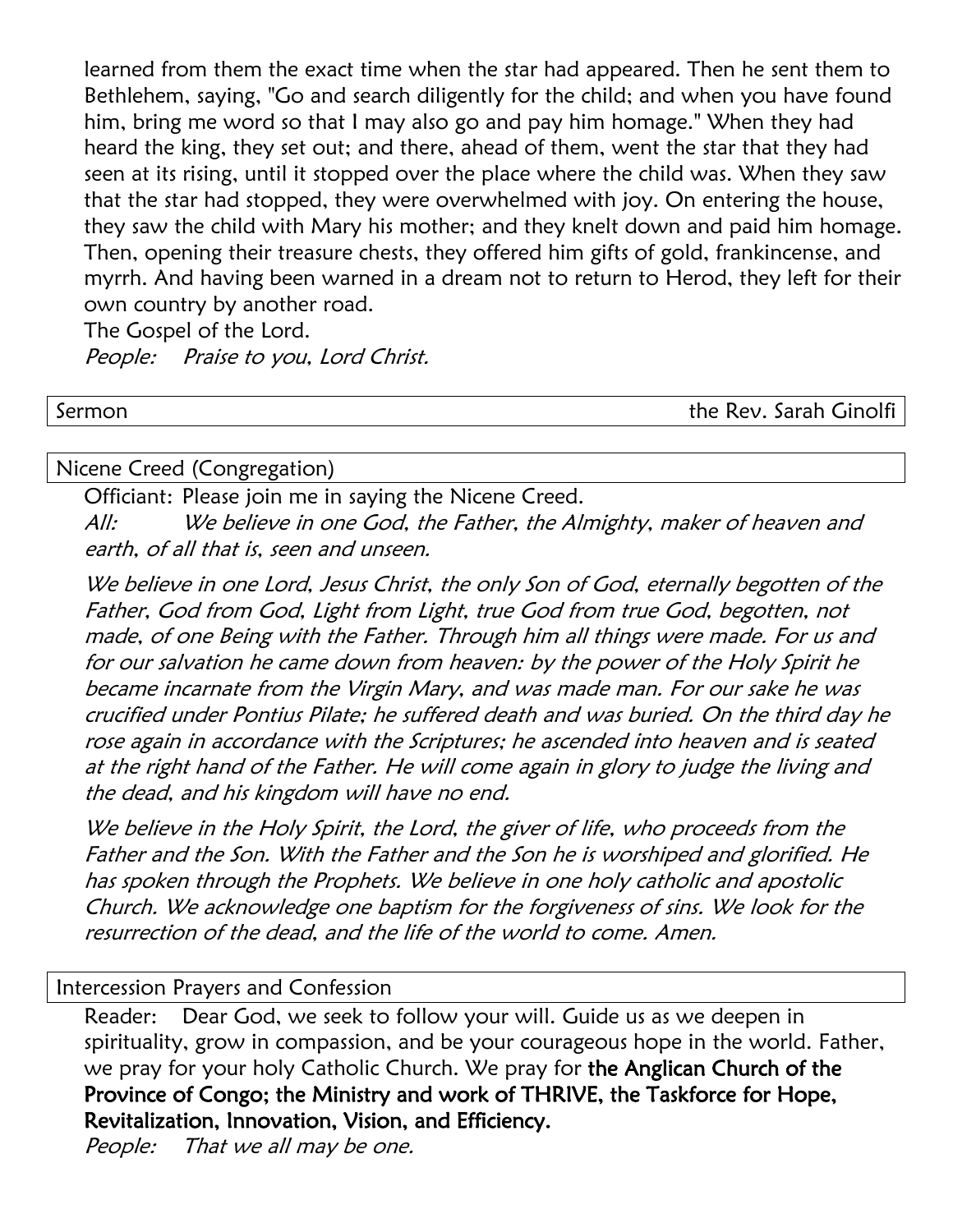Reader: Grant that every member of the Church may truly and humbly serve you; People: That your Name may be glorified by all people.

Reader: We pray for all bishops, priests, and deacons. We pray especially for Justin, Archbishop of Canterbury; Michael, our Presiding Bishop; Shannon, our Bishop; and Sarah, our priest.

People: That they may be faithful ministers of your Word and Sacraments.

Reader: We pray for all who govern and hold authority in the nations of the world;

People: That there may be justice and peace on the earth.

Reader: Give us grace to do your will in all that we undertake;

People: That our works may find favor in your sight.

Reader: We pray for all victims of violence; for those persecuted for race or gender; for all suffering financial hardship. We remember those commended to us, especially Rodney, John, Meg, Mike, Emily, Susan, Eric, Mona, Harriet, Mary Ann, Joan, Guy, Arlynn, Christian. Have compassion on those who suffer from any grief or trouble;

People: That they may be delivered from their distress.

Reader: Give to the departed eternal rest, especially for those whom the Christmas flowers have been given.

People: Let light perpetual shine upon them.

Reader: We praise you for your saints who have entered into joy;

People: May we also come to share in your heavenly kingdom.

Reader: Praise God for those in every generation in whom Christ has been honored. We pray for parishioners celebrating birthdays and anniversaries, especially: Malakai Blair, Diane Novak. Pray that we may have grace to glorify Christ in our own day.

Silence.

Celebrant: Lord Jesus Christ, you said to your apostles, "Peace I give to you; my own peace I leave with you:" Regard not our sins, but the faith of your Church, and give to us the peace and unity of that heavenly City, where with the Father and the Holy Spirit you live and reign, now and for ever. Amen.

#### The Confession and Absolution

Officiant: Let us confess our sins against God and our neighbor.

All: Most merciful God, we confess that we have sinned against you in thought, word, and deed, by what we have done, and by what we have left undone. We have not loved you with our whole heart; we have not loved our neighbors as ourselves. We are truly sorry and we humbly repent. For the sake of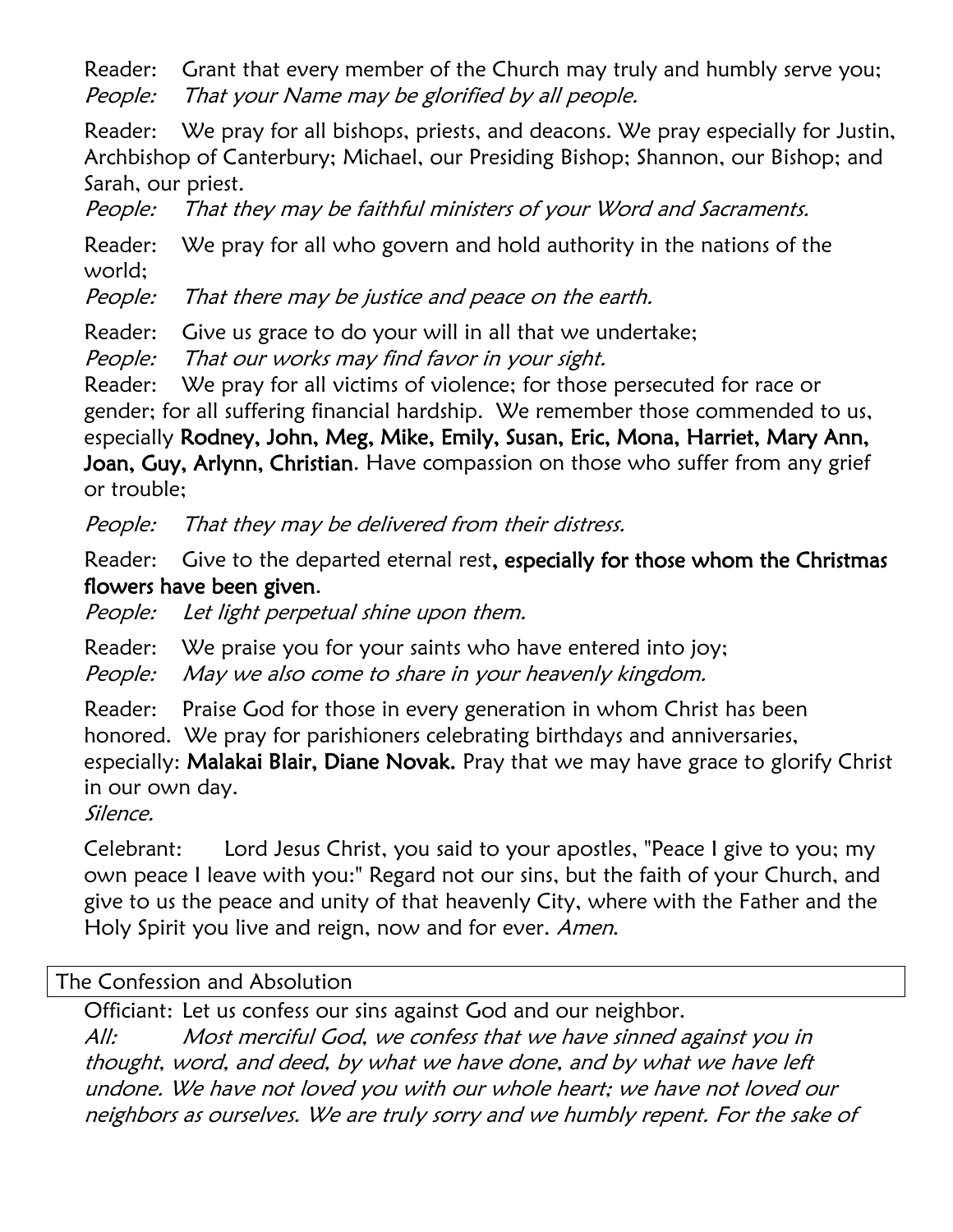your Son Jesus Christ, have mercy on us and forgive us; that we may delight in your will, and walk in your ways, to the glory of your Name. Amen.

Officiant: Almighty God have mercy on you, forgive you all your sins through our Lord Jesus Christ, strengthen you in all goodness, and by the power of the Holy Spirit keep you in eternal life. Amen.

#### The Peace

Officiant: The peace of the Lord be always with you. People: And also with you.

Thank you for remaining in your place for the passing of the peace. In these times, you may exchange the peace through eye contact with a wave, a bow, a smile, or whatever motion you grow to embrace in this adapted practice.

Announcements

All may come up the center aisle to receive Communion. Alert an usher if you wish to receive communion in your seat. The priest will distribute the bread and the wine in "kits" that we will consume together once all are served.

Thank you for your financial commitment to the life of Trinity Church. Your gift helps our church family spread God's love and joy in the world! Offering plates are located at the top of the center aisle on the way to the altar as well as near the center exit doors.

|  | Offertory Anthem | Poverty | Welsh carol, arr. Caradog Roberts |
|--|------------------|---------|-----------------------------------|
|--|------------------|---------|-----------------------------------|

### The Holy Communion

The Great Thanksgiving *(service music is found at the front of the hymnal)* S 120

Celebrant:The Lord be with you.

People: And also with you.

Celebrant:Lift up your hearts.

People: We lift them to the Lord.

Celebrant:Let us give thanks to the Lord our God.

People: It is right to give him thanks and praise.

Celebrant:It is right, and a good and joyful thing, always and everywhere to give thanks to you, Father Almighty, Creator of heaven and earth, because you gave Jesus Christ, your only Son, to be born for us; who by the mighty power of the Holy Spirit, was made perfect Man of the flesh of the Virgin Mary, his mother, so that we might be delivered from the bondage of sin and receive power to become your children. And so we join the saints and angels proclaiming your glory, as we say: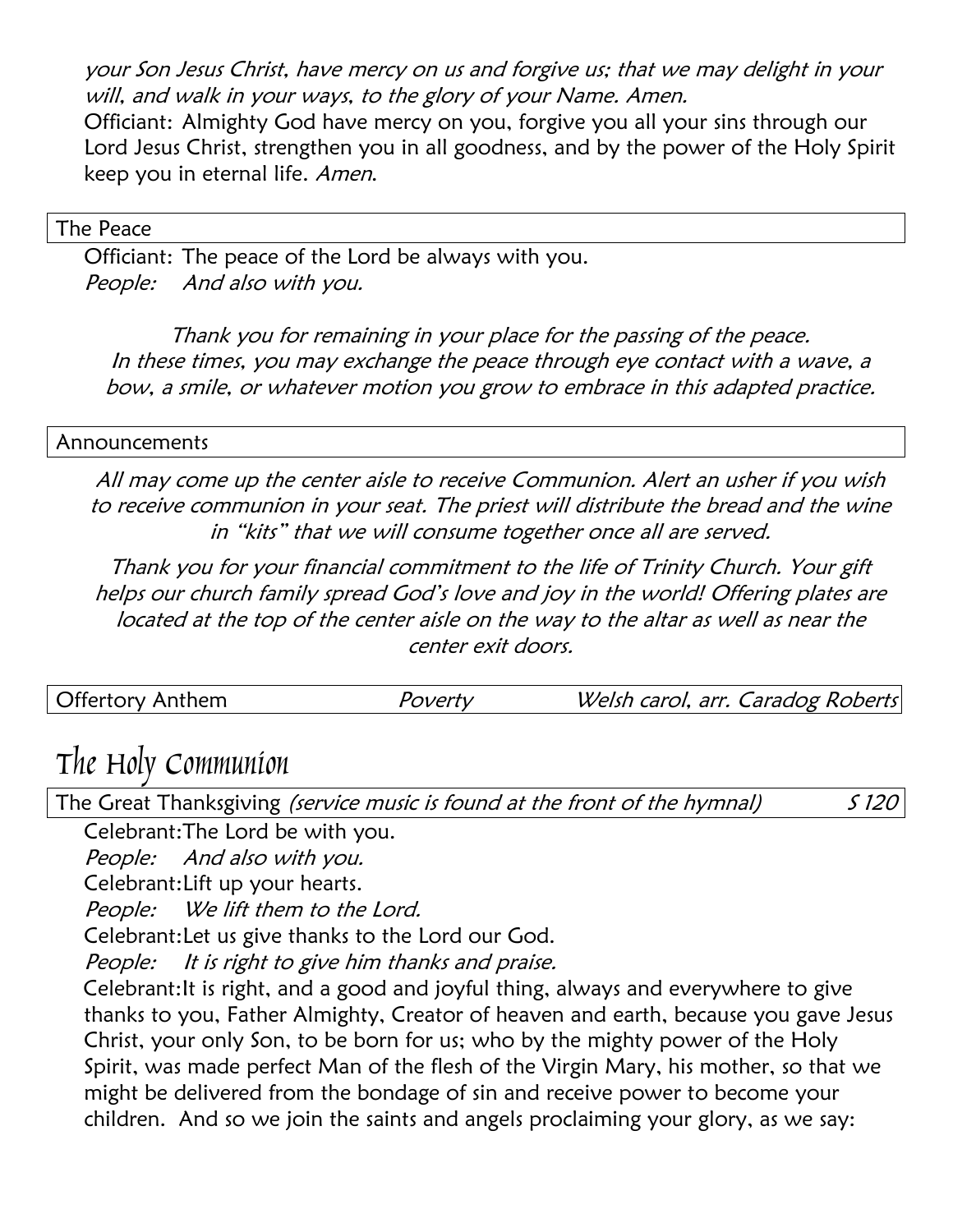Sanctus  $S$  128

All: Holy, Holy, Holy Lord, God of power and might, heaven and earth are full of your glory. Hosanna in the highest. Blessed is he who comes in the name of the Lord. Hosanna in the highest.

### Eucharistic Prayer A (People stand or kneel as able.)

Celebrant:Holy and gracious Father: In your infinite love you made us for yourself, and, when we had fallen into sin and become subject to evil and death, you, in your mercy, sent Jesus Christ, your only and eternal Son, to share our human nature, to live and die as one of us, to reconcile us to you, the God and Father of all. He stretched out his arms upon the cross, and offered himself, in obedience to your will, a perfect sacrifice for the whole world.

On the night he was handed over to suffering and death, our Lord Jesus Christ took bread; and when he had given thanks to you, he broke it, and gave it to his disciples, and said, "Take, eat: This is my Body, which is given for you. Do this for the remembrance of me." After supper he took the cup of wine; and when he had given thanks, he gave it to them, and said, "Drink this, all of you: This is my Blood of the new Covenant, which is shed for you and for many for the forgiveness of sins. Whenever you drink it, do this for the remembrance of me." Therefore we proclaim the mystery of faith:

All: Christ has died.

Christ is risen.

Christ will come again.

Celebrant:We celebrate the memorial of our redemption, O Father, in this sacrifice of praise and thanksgiving. Recalling his death, resurrection, and ascension, we offer you these gifts. Sanctify them by your Holy Spirit to be for your people the Body and Blood of your Son, the holy food and drink of new and unending life in him. Sanctify us also that we may faithfully receive this holy Sacrament, and serve you in unity, constancy, and peace; and at the last day bring us with all your saints into the joy of your eternal kingdom. All this we ask through your Son Jesus Christ: By him, and with him, and in him, in the unity of the Holy Spirit all honor and glory is yours, Almighty Father, now and for ever. AMEN.

The Lord's Prayer

Celebrant:And now, as our Savior Christ has taught us, we are bold to say,

All: Our Father, who art in heaven, hallowed be thy Name, thy kingdom come, thy will be done, on earth as it is in heaven. Give us this day our daily bread.

And forgive us our trespasses, as we forgive those who trespass against us. And lead us not into temptation, but deliver us from evil.